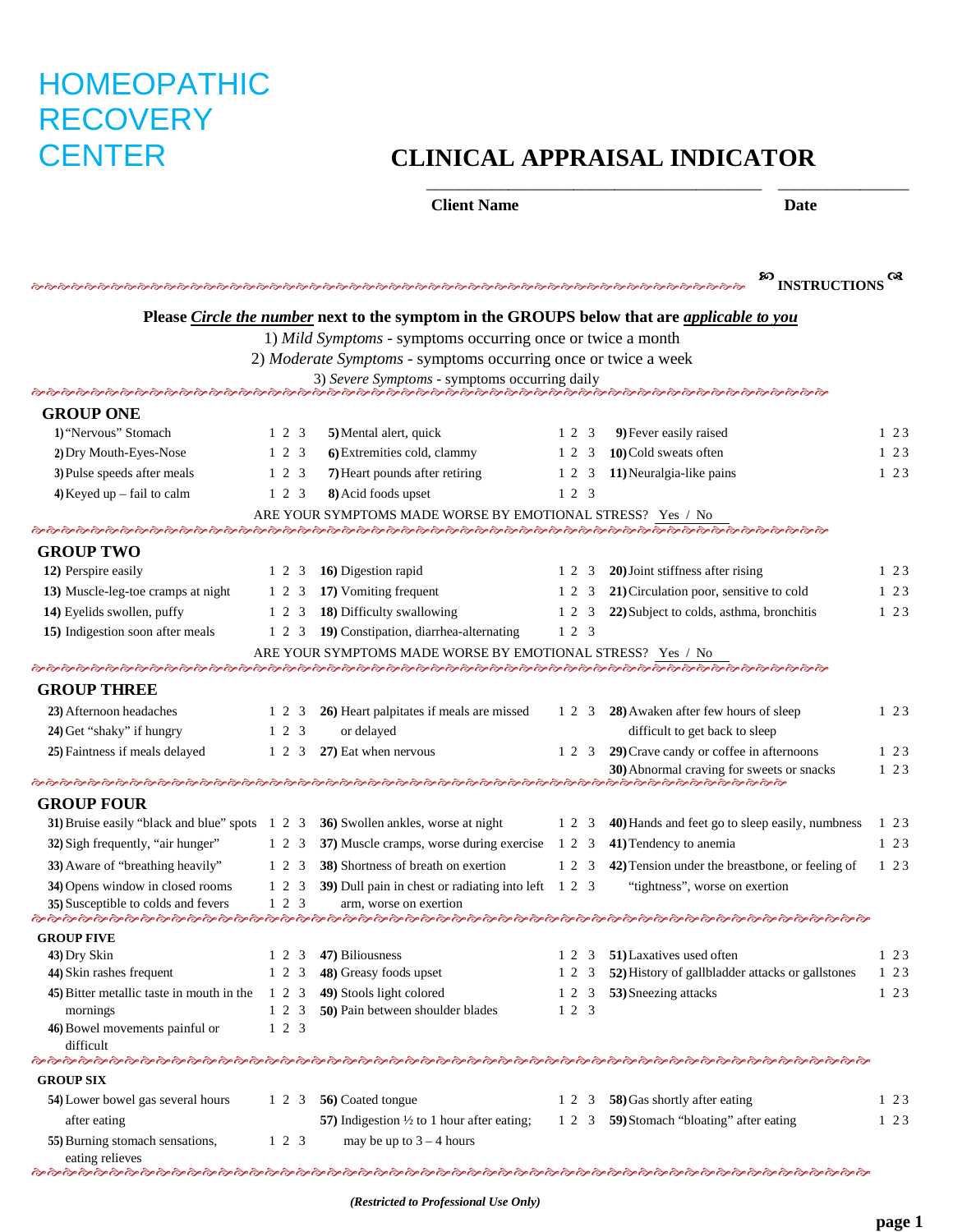## **CLINICAL APPRAISAL INDICATOR**

| <b>GROUP SEVEN</b>                      |           |           |                   |                                                  |             |                 |                                                  |           |  |
|-----------------------------------------|-----------|-----------|-------------------|--------------------------------------------------|-------------|-----------------|--------------------------------------------------|-----------|--|
| (A)                                     |           |           |                   | <b>(B)</b>                                       |             |                 | (E)                                              |           |  |
| 60) Pulse fast at rest                  |           |           | $1 \t2 \t3$       | 76) Slow pulse, below 65                         |             | $1\ 2\ 3$       | 91) Hot flashes                                  | 1 2 3     |  |
| 61) Nervousness                         |           |           | $1\quad 2\quad 3$ | 77) Increase in weight                           |             | 1 2 3           | 92) Headaches                                    | $1\;2\;3$ |  |
| 62) Can't gain weight                   |           |           | $1 \t2 \t3$       |                                                  |             |                 | 93) Dizziness                                    | $1\,23$   |  |
| 63) Intolerance to heat                 |           |           | $1\quad 2\quad 3$ | (C)                                              |             |                 | 94) Increased blood pressure                     | $1\,23$   |  |
| 64) Highly emotional                    |           |           | $1 \t2 \t3$       | 78) Low blood pressure                           |             | $1 \t2 \t3$     | 95) Sugar in urine (not diabetes)                | $1\,23$   |  |
| 65) Flush easily                        |           |           | $1 \t2 \t3$       | 79) Failing memory                               |             | $1 \t2 \t3$     | 96) Masculine tendencies (female)                | $1\,23$   |  |
| 66) Night sweats                        |           |           | $1 \t2 \t3$       | 80) Increased sex desire                         | $1 \t2 \t3$ |                 |                                                  |           |  |
| 67) Inward trembling                    |           |           | $1\quad 2\quad 3$ | 81) Headaches, "splitting or rending" type 1 2 3 |             |                 | (F)                                              |           |  |
| 68) Heart palpitates                    |           |           | $1 \t2 \t3$       | 82) Decreased sugar tolerance                    |             | $1\quad2\quad3$ | 97) Low blood pressure                           | $1\,23$   |  |
| 69) Insomnia                            |           |           | $1 \t2 \t3$       |                                                  |             |                 | 98) Chronic fatigue                              | $1\,23$   |  |
|                                         |           |           |                   | (D)                                              |             |                 | 99) Weakness, fatigue                            | $1\,23$   |  |
| (B)                                     |           |           |                   | 83) Bloating of intestines                       |             |                 | 1 2 3 100) Tendency to hives                     | 1 2 3     |  |
| 70) Impaired hearing                    |           |           | $1 \t2 \t3$       | 84) Abnormal thirst                              |             |                 | 1 2 3 101) Arthritic tendencies                  | $1\,23$   |  |
| 71) Decrease in appetite                |           |           | $1 \t2 \t3$       | 85) Weight gain around hips or waist             | 1 2         |                 | 3 102) Perspiration increases                    | $1\,23$   |  |
| 72) Ringing in ears                     |           |           | $1 \t2 \t3$       | 86) Sex desire reduced or lacking                |             |                 | 1 2 3 103) Crave salt                            | $1\,23$   |  |
| 73) Constipation                        |           |           | $1 \t2 \t3$       | 87) Tendency to ulcers colitis                   |             |                 | 1 2 3 104) Brown spots or bronzing of skin       | $1\,23$   |  |
| 74) Mental sluggishness                 |           |           | $1 \t2 \t3$       | 88) Increased sugar tolerance                    | 1 2         |                 | 3 105) Allergies – tendency to asthma            | $1\;2\;3$ |  |
| 75) Headaches upon arising -            | $1\ 2\ 3$ |           |                   | 89) Women: menstrual disorders                   |             |                 | 1 2 3 106) Exhaustion – muscular and nervousness | $1\;2\;3$ |  |
| wears off during the day                |           |           |                   | 90) Young girls: lack of menstrual               |             |                 | 1 2 3 107) Respiratory disorders                 | $1\;2\;3$ |  |
|                                         |           |           |                   |                                                  |             |                 |                                                  |           |  |
| <b>GROUP EIGHT</b>                      |           |           |                   |                                                  |             |                 |                                                  |           |  |
| <b>Female Only</b>                      |           |           |                   |                                                  |             |                 | <b>Male Only</b>                                 |           |  |
| 108) Painful menses                     |           |           |                   | 1 2 3 115) Vaginal discharge                     |             |                 | 1 2 3 122) Pain on inside of legs or heel        | $1\,23$   |  |
| 109) Premenstrual tension               |           |           |                   | 1 2 3 116) Menopause, hot flashes, etc.          |             |                 | 1 2 3 123) Feeling of incomplete bowel           | $1\,23$   |  |
| 110) Very easily fatigued               |           |           |                   | 1 2 3 117) Menses scanty                         |             |                 | 1 2 3 124) Prostate trouble                      | $1\,23$   |  |
| 111) Depressed feeling before period    |           |           |                   | 1 2 3 118) Acne, worse at menses                 | 12          |                 | 3 125) Leg nervousness at night                  | $1\,23$   |  |
| 112) Menstruation excessive / prolonged |           |           |                   | 1 2 3 119) Tire too easily                       | $1\,2$      |                 | 3 126) Diminished sex desire                     | $1\;2\;3$ |  |
| 113) Painful breasts                    |           |           |                   | 1 2 3 120) Urination difficult                   |             | 1 2 3           |                                                  |           |  |
| 114) Menstruate too frequently          |           |           |                   | 1 2 3 121) Night urination frequent movement     |             | 123             |                                                  |           |  |
| <b>GROUP NINE</b>                       |           |           |                   |                                                  |             |                 |                                                  |           |  |
| 127) Chronic cough                      |           |           |                   | 1 2 3 131) Difficulty breathing                  |             |                 | 1 2 3 134) Bronchitis (frequent)                 | 1 2 3     |  |
| 128) Pain around ribs                   |           |           |                   | 1 2 3 132) Coughing up phlegm                    |             |                 | 1 2 3 135) Infections settle in lungs            | 1 2 3     |  |
| 129) Shortness of breath                |           |           |                   | 1 2 3 133) Coughing up blood                     |             |                 | 1 2 3 136) Sensitive to smog                     | 1 2 3     |  |
| 130) Chest pain                         |           |           | $1\ 2\ 3$         |                                                  |             |                 |                                                  |           |  |
|                                         |           |           |                   |                                                  |             |                 |                                                  |           |  |
| <b>GROUP TEN</b>                        |           |           |                   |                                                  |             |                 |                                                  |           |  |
| 137) Frequent urination                 |           |           |                   | 1 2 3 <b>141</b> ) Cloudy urine                  |             |                 | 1 2 3 144) Painful/burning when passing urine    | 1 2 3     |  |
| 138) Rose colored (bloody) urine        |           |           |                   | 1 2 3 142) Rarely need to urine                  |             |                 | 1 2 3 145) Urination when you cough or sneeze    | $1\,23$   |  |
| 139) Dripping after urination           |           |           |                   | 1 2 3 143) Frequent bladder infections           |             |                 | 1 2 3 146) Strong smelling urine                 | $1\,23$   |  |
| 140) Difficulty passing urine           |           | $1\ 2\ 3$ |                   |                                                  |             |                 |                                                  |           |  |
| <b>GROUP ELEVEN</b>                     |           |           |                   |                                                  |             |                 |                                                  |           |  |
| (A)                                     |           |           |                   |                                                  |             |                 |                                                  |           |  |
| 147) Throat infections                  |           |           |                   | 1 2 3 150) Gets boils or styes                   |             |                 | 1 2 3 153) Bumpy skin on back of arms            | 1 2 3     |  |
| 148) Poor wound healing                 |           |           |                   | 1 2 3 151) Swollen lymph glands                  |             |                 | 1 2 3 154) Inflamed or bleeding gums             | $1\,23$   |  |
| 149) Slow to recover from cold or flu   |           |           |                   | 1 2 3 152) Catch colds or flu too easily         |             | 123             |                                                  |           |  |
|                                         |           |           |                   |                                                  |             |                 |                                                  |           |  |
| (B)                                     |           |           |                   |                                                  |             |                 |                                                  |           |  |
| 155) Poor wound healing                 |           |           |                   | 1 2 3 157) Swollen lymph glands                  |             |                 | 1 2 3 159) Hyperactivity                         | 1 2 3     |  |
| 156) Post nasal drip                    |           |           |                   | 1 2 3 158) Swollen tongue                        |             |                 | 1 2 3 160) Food sensitivity or allergy           | $1\,23$   |  |
|                                         |           |           |                   |                                                  |             |                 |                                                  |           |  |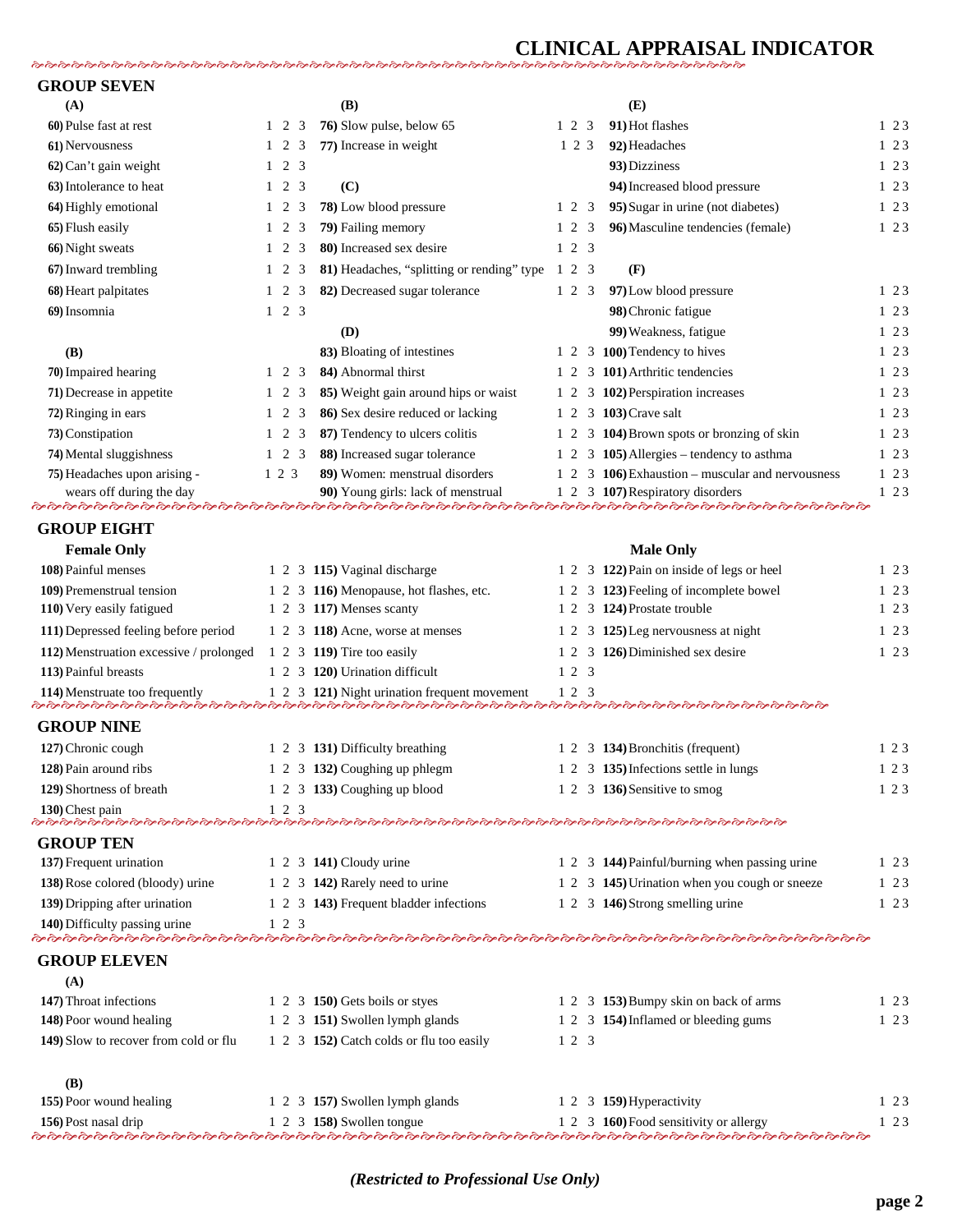### **CLINICAL APPRAISAL INDICATOR**

#### IMPORTANT - Please list below your four main health complaints in order of importance:

| PLEASE FILL IN BELOW:                                                |  |                                                                                                                                                                                                                                     |  |
|----------------------------------------------------------------------|--|-------------------------------------------------------------------------------------------------------------------------------------------------------------------------------------------------------------------------------------|--|
|                                                                      |  |                                                                                                                                                                                                                                     |  |
|                                                                      |  |                                                                                                                                                                                                                                     |  |
|                                                                      |  | Birthdate: Weight: Male / Female Email Weight: Meight: Male / Female Email Weight: Male / Female Email                                                                                                                              |  |
|                                                                      |  |                                                                                                                                                                                                                                     |  |
|                                                                      |  | History of Illnesses and Treatments: <u>Contractor Contractor Contractor</u> Contractor Contractor Contractor Contractor Contractor Contractor Contractor Contractor Contractor Contractor Contractor Contractor Contractor Contrac |  |
|                                                                      |  |                                                                                                                                                                                                                                     |  |
|                                                                      |  |                                                                                                                                                                                                                                     |  |
|                                                                      |  | Operations, Accidents, or Injuries: 1988 and 2008 and 2008 and 2008 and 2008 and 2008 and 2008 and 2008 and 2008 and 2008 and 2008 and 2008 and 2008 and 2008 and 2008 and 2008 and 2008 and 2008 and 2008 and 2008 and 2008 a      |  |
|                                                                      |  |                                                                                                                                                                                                                                     |  |
|                                                                      |  |                                                                                                                                                                                                                                     |  |
|                                                                      |  |                                                                                                                                                                                                                                     |  |
|                                                                      |  |                                                                                                                                                                                                                                     |  |
|                                                                      |  |                                                                                                                                                                                                                                     |  |
|                                                                      |  |                                                                                                                                                                                                                                     |  |
|                                                                      |  |                                                                                                                                                                                                                                     |  |
|                                                                      |  |                                                                                                                                                                                                                                     |  |
| Please List any Medications or Supplements you are presently taking: |  |                                                                                                                                                                                                                                     |  |
|                                                                      |  |                                                                                                                                                                                                                                     |  |
|                                                                      |  |                                                                                                                                                                                                                                     |  |
|                                                                      |  |                                                                                                                                                                                                                                     |  |
|                                                                      |  |                                                                                                                                                                                                                                     |  |
|                                                                      |  |                                                                                                                                                                                                                                     |  |
|                                                                      |  |                                                                                                                                                                                                                                     |  |
|                                                                      |  |                                                                                                                                                                                                                                     |  |
|                                                                      |  |                                                                                                                                                                                                                                     |  |
| <b>Client Signature</b>                                              |  | <b>Date</b>                                                                                                                                                                                                                         |  |
|                                                                      |  |                                                                                                                                                                                                                                     |  |

(Restricted to Professional Use Only)